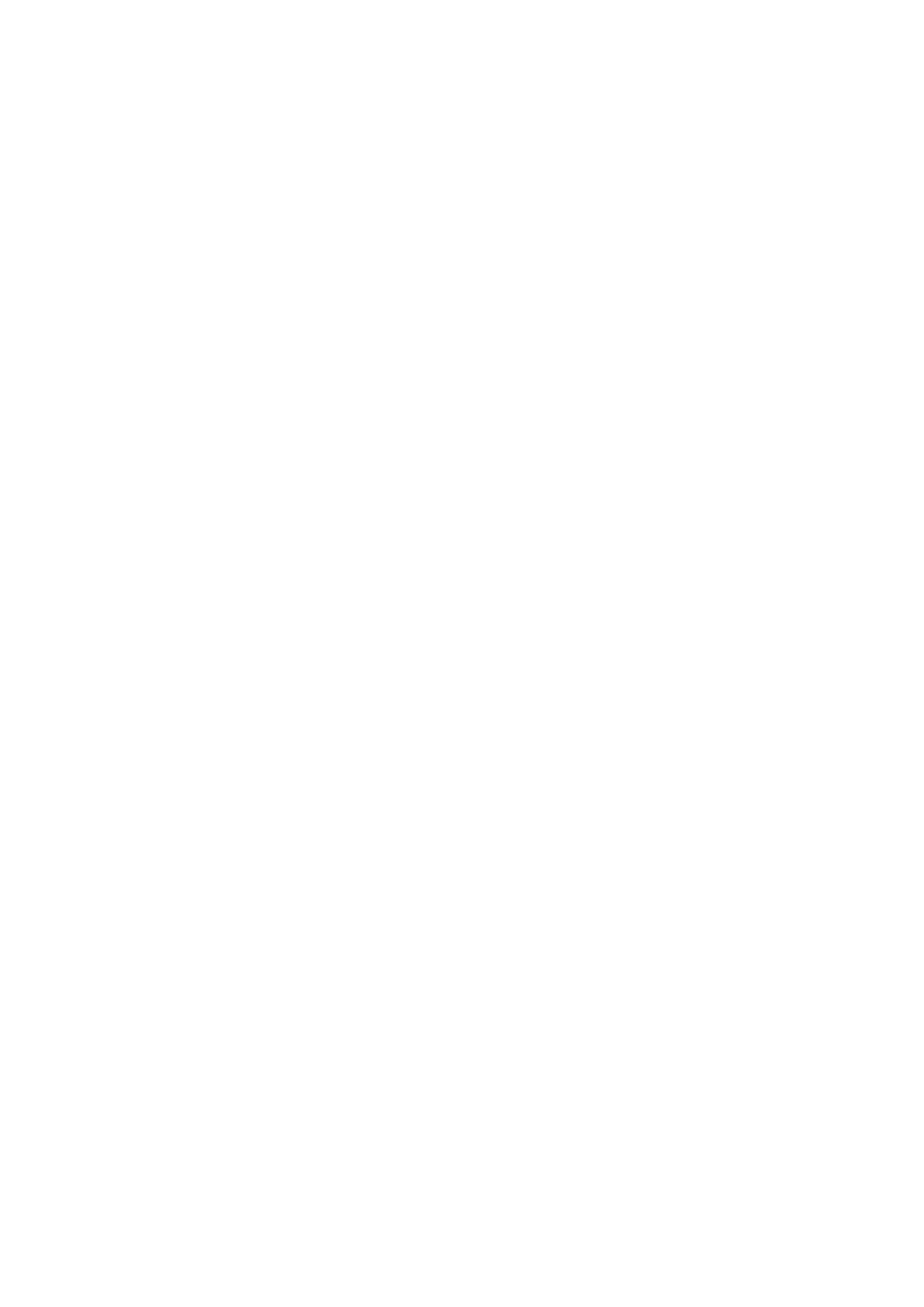# **Oviedo to Santiago de Compostela**



# **Map**



### **Itinerary**

#### **Day 1. Arrival to Oviedo**

You will arrive at the starting point of the Original Way, Oviedo, which features a great amount of buildings representing the Pre-romanesque Art in Asturias. We would like to highlight the Church of San Julián de los Prados, the Palace of Santa María del Naranco, the Cathedral of San Salvador, the Monastery of San Vicente and the Church of San Isidoro. It is also recommendable to visit the Archaelogical Museum of Asturias.

**Accommodation in Oviedo.**

### **Day 2. Oviedo - Salas (45,2 Km)**

By bike 8 nights/9 days

GF

 $\sim$ 

Inns & **Guesthouses**

**€**

### Breakfast in Oviedo.

On this first day cycling you will get the opportunity to see Grado, a town which still preserves the structure of the medieval hamlet. Some places to visit are the Palace of Valdecazana, the Chapel of Dolores, the Church of Saint Peter, the indianos mansions and the House of the Archs. After leaving Grado, you will continue to reach Salas, one of the most well preserved medieval villages in Asturias. The main landmarks are the Collegiate of Santa María La Mayor and the Medieval Tower. **Accommodation in Salas.**

# **Day 3. Salas - Pola de Allande (46,2 Km)**

### Breakfast in Salas.

After breakfast, you will continue your journey towards Pola de Allande. On the Way, you will pass by Tineo, a really interesting place with a nice historic ensemble and a sacred art museum. Make sure you also visit the Monastery of Obona, one of best landmarks on this route. The stage finishes at Pola de Allande, where you can see the Fort of San Chuis and the Masion of Cienfuegos. **Accommodation in Pola de Allande.**

#### **Day 4. Pola de Allande - Grandas de Salime (36,8 Km)**

#### Breakfast in Pola de Allande.

This one is a quite hard stage, and we recommend you stop to rest in La Mesa, while you enjoy the views of the mountains and beautiful landscape. After this, you will continue towards Grandas de Salime, which features a very interesting ethnographic museum. Here you can also visit some churches and typical houses, as well as the Collegiate Church of San Salvador. **Accommodation in Grandas de Salime.**

#### **Day 5. Grandas de Salime - Cadavo (53 Km)**

#### Breakfast in Grandas de Salime.

You will leave Grandas de Salime and will pass by Fonsagrada, which features a really nice church with altarpieces of great value. The traditional "pallozas", the "Fons Sacra and the Burón Country House are also worth a visit. The next town will be Cádavo, holding two impressive treasures in its area: Frada da Marronda (a beautiful forest with more than 170 different kinds of trees) and also the source of the river Eo, a natural border between Galicia and Asturias.

### **Day 6. Cádavo - San Román Da Retorta (50,6 Km)**

Breakfast inCádavo.

**Accommodation in Cádavo.**

During this stage, you will pass by Lugo, a city with many interesting sites. Some of them are the Lugo Wall (built by the Romans and declared as World Heritage site by the UNESCO), the Wall Interpretation Centre, the Mosaics House, the City Hall with its Tower Clock and the Cathedral of Santa María. Then, you will continue from Lugo to San Romao Da Retorta, a small village with a great pilgrimage tradition. There you can visit the church of San Romao Da Retorta and see the replica of a Roman Milestone that was found in the village. The original one can be visited in the Diocesan Museum of Astorga.

### **Accommodation in San Romao Da Retorta.**

**Day 7. San Román Da Retorta - Arzúa (42,4 Km)**

### Breakfast in San Romao Da Retorta.

In Melide, town of pre-Roman origin, you can see the front of the Romanesque Church of San Pedro, a "cruceiro" from the 14th Century (considered as the eldest one in Galicia) and the Terra Museum of Melide (the old Sancti Spiritus Monastery-Hospital). In addition, you will have the opportunity to taste the Galician gastronomy, specially the famous octopus from Melide. Moving forward on the Way, you will arrive at Arzúa, which offers many places to visit, such as the Convent ofMagdalena and the Church of Santiago.

**Accommodation in Arzúa.**

### **Day 8. Arzúa - Santiago de Compostela (38,7 Km)** Breakfast in Arzúa.

Ready for the last stage, you will leave Arzúa heading to Santiago de Compostela. On the way, O Pedrouzo, the most important town before arriving at Santiago, offer some places to visit. It belongs to the "concello" of O Pino, where you will find the Chapel of San Irene. Once in Santiago de Compostela, you will have the opportunity to see an endless amount of landmarks. The main one is the Cathedral and the Square of Obradoiro, but that does not mean those are the only remarkable places, as it is also recommendable to take a stroll around the historic district, to taste the gastronomy and to visit some other iconic buildings such as the Catholic Monarchs Inn, the Monastery of San Martín Pinario or the Pazo of Raxoi.

**Accommodation in Santiago de Compostela. Day 9. Breakfast and end of services**

### **Includes**

- Luggage Transportation between stages
- Travel Insurance
- Full itinerary of the route
- Pilgrim Credentials
- Phone assistance on route
- VAT

# **Additional options**

- Single Supplement (Inns/Guesthouses): **120 € / Person**
- Half-Board Supplement (Inns):
- **120 € / Person**
- Extra Night in Santiago (Hotels, Double/Triple Room, BB): **50 € / Person**
- Extra Night in Santiago (Hotels, Single Room, BB): **75 € / Person**
- Extra Nightin Santiago (Inns & Guesthouses, Double/Triple Room, BB): **45 € / Person**
- Extra Night in Santiago (Inns & Guesthouses, Single Room, BB): **60 € / Person**

**+34** 634 867 300 [info@livingthecamino.com](mailto:info@livingthecamino.com) [www.livingthecamino.com](http://www.livingthecamino.com/)  $f \circ g$  G+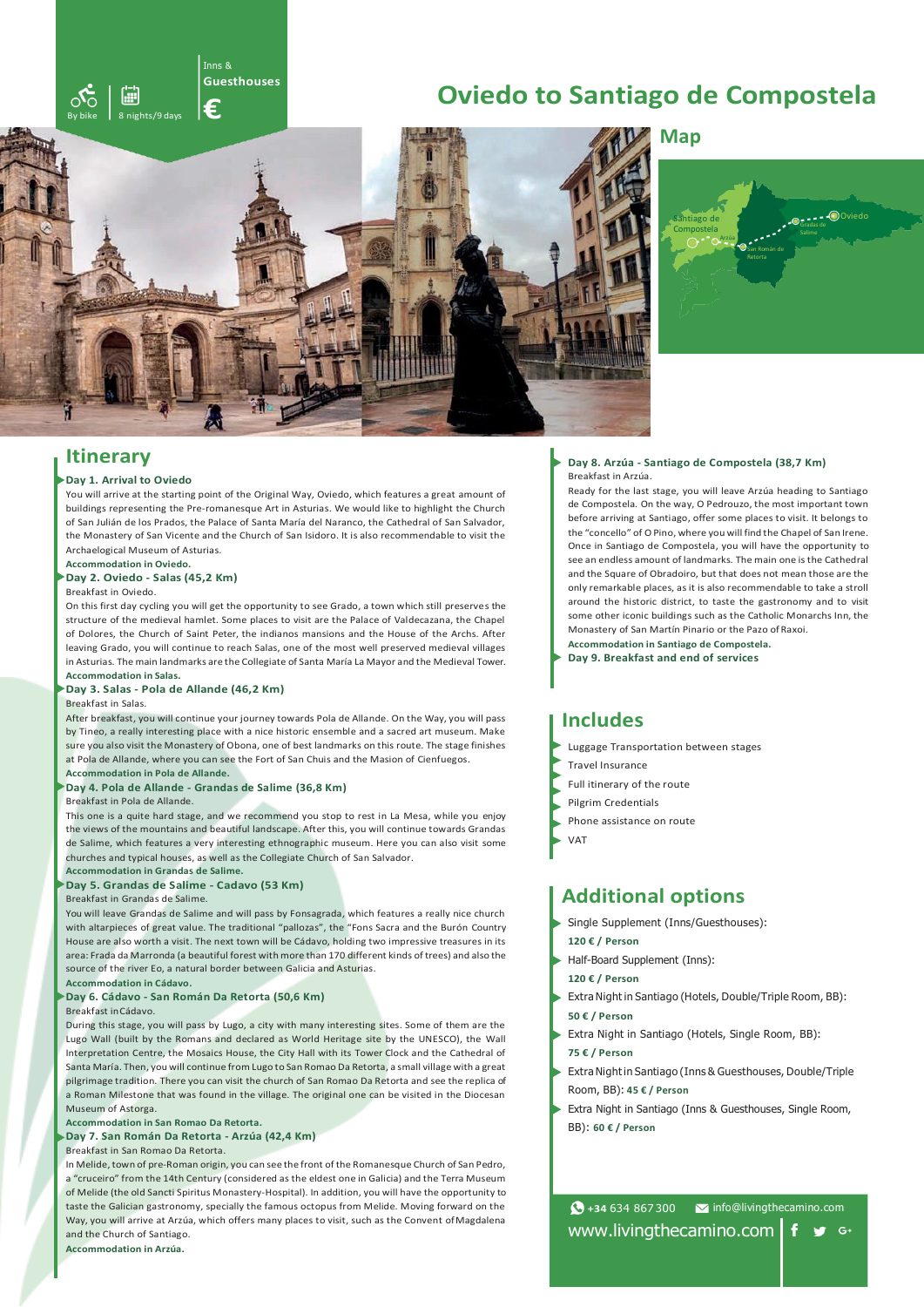### **Oviedo**

Located 10 minutes walking from the

Bedrooms with parquet, prívate bathroom, hair-dryer, flat-screen TV

 $\overline{\mathbf{u}}$ 

 $\mathbf{r}$ 

### **Salas**

Restaurant specialised in typical dishes.

### **Pola de Allande**

Located in the town centre of Pola de Allande.

Bedrooms with prívate bathroom, TV and heating.

Bar and cafeteria. Restaurant specialised in typical dishes from

### **Grandas de Salime**

On the Original Way, before arriving at Grandas de Salime. Bedrooms with prívate bathroom, heating,

air- conditioning, flat-screen TV and great views. 24h Reception service. Bar, cafeteria and restaurant.

Meeting room, fireplace and sports area.

# **Cadavo**

Located in Cadavo Bedrooms with prívate bathroom, TV, desk, Wi-Fi and heating. Bar and cafeteria. Restaurant specialised in typical dishes from Asturias.

### **San Román Da Retorta**

Hotel located in San Romao Da Retorta. Bedrooms with prívate bathroom. Kitchen, games room with TV, dining room, terrace, patio and parking for bicycles.

### **Arzúa**